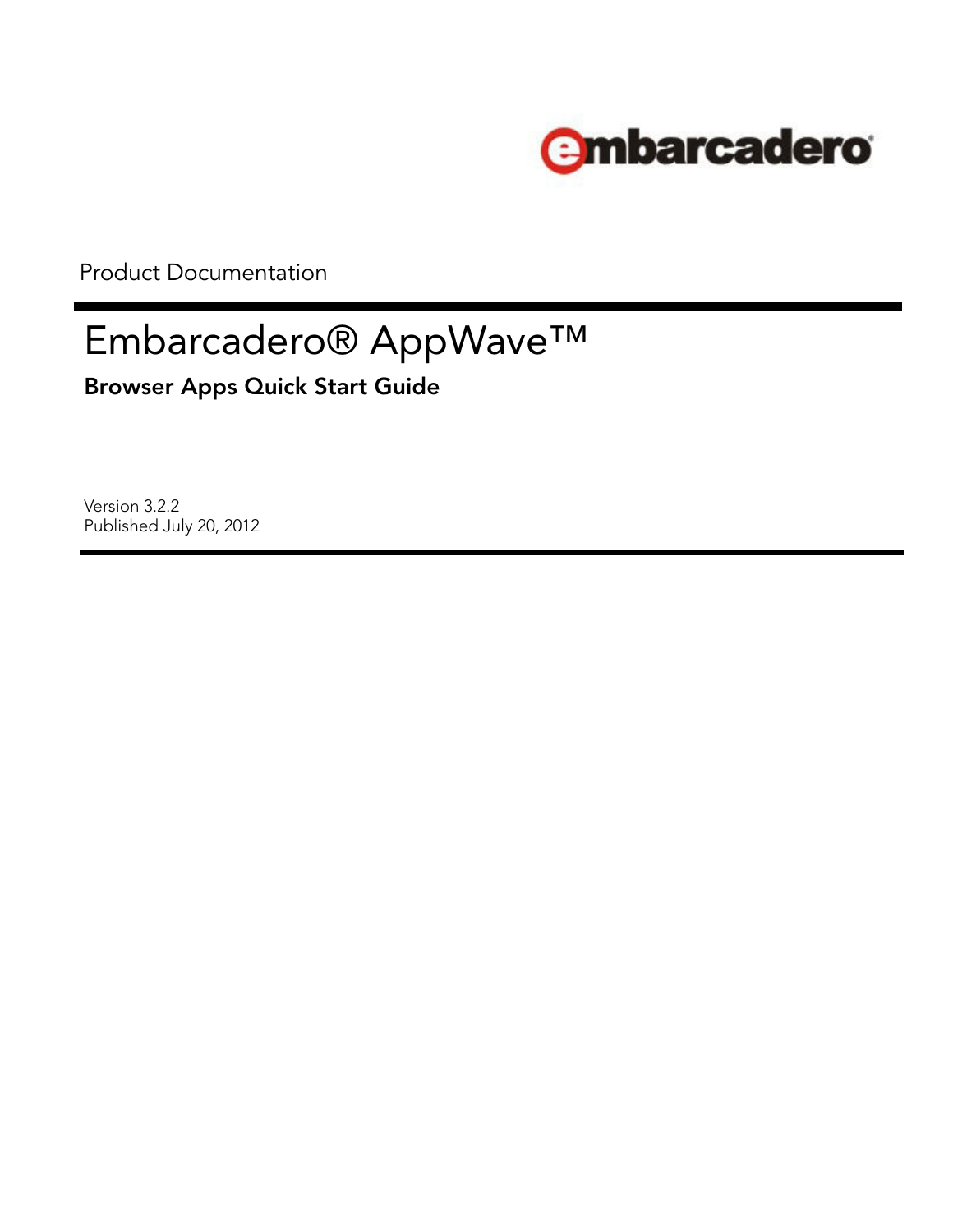© 2012 Embarcadero Technologies, Inc. Embarcadero, the Embarcadero Technologies logos, and all other Embarcadero Technologies product or service names are trademarks or registered trademarks of Embarcadero Technologies, Inc. All other trademarks are property of their respective owners.

Embarcadero Technologies, Inc. is a leading provider of award-winning tools for application developers and database professionals so they can design systems right, build them faster and run them better, regardless of their platform or programming language. Ninety of the Fortune 100 and an active community of more than three million users worldwide rely on Embarcadero products to increase productivity, reduce costs, simplify change management and compliance and accelerate innovation. The company's flagship tools include: Embarcadero® Change Manager™, CodeGear™ RAD Studio, DBArtisan®, Delphi®, ER/Studio®, JBuilder® and Rapid SQL®. Founded in 1993, Embarcadero is headquartered in San Francisco, with offices located around the world. Embarcadero is online at www.embarcadero.com.

July 20, 2012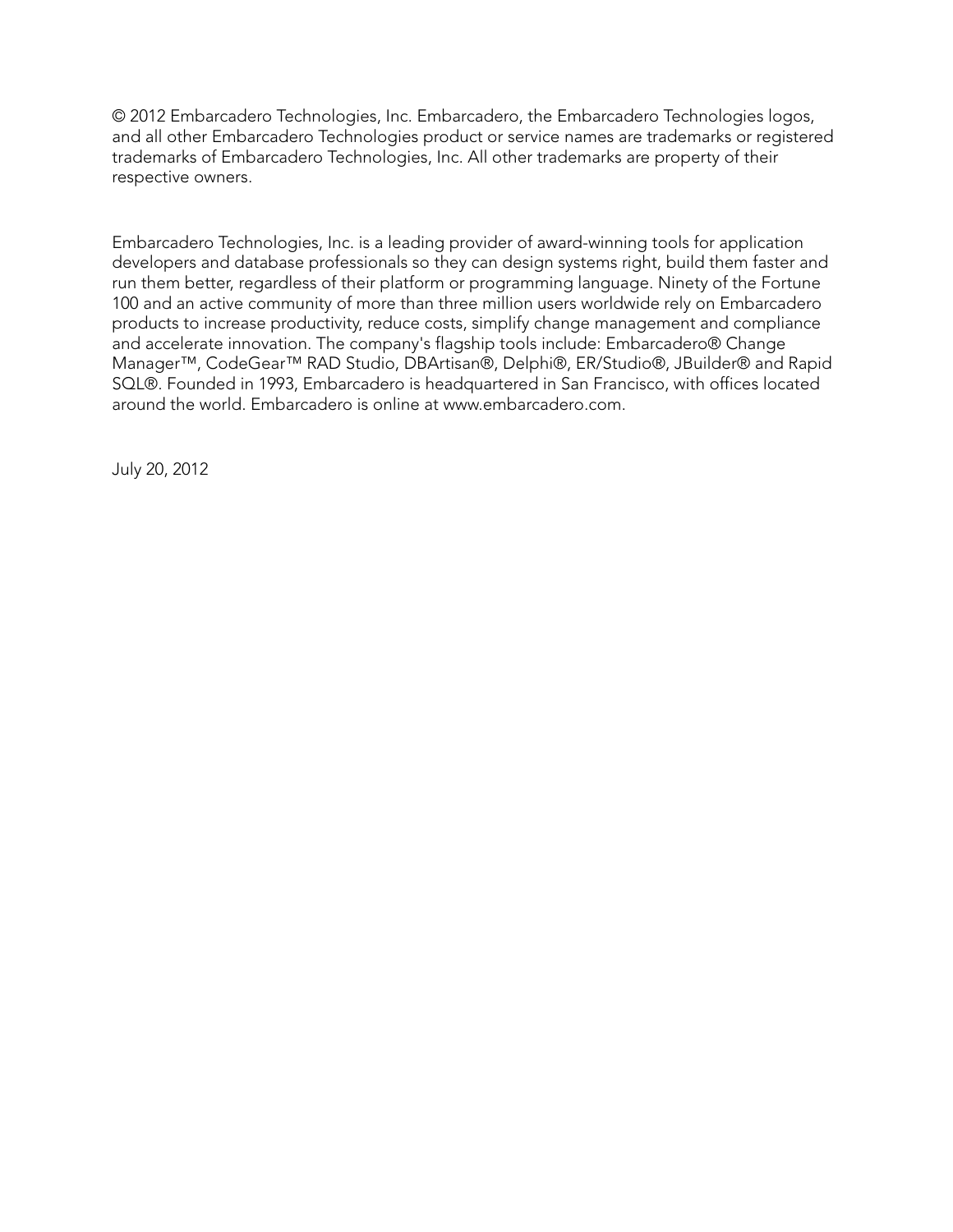# Contents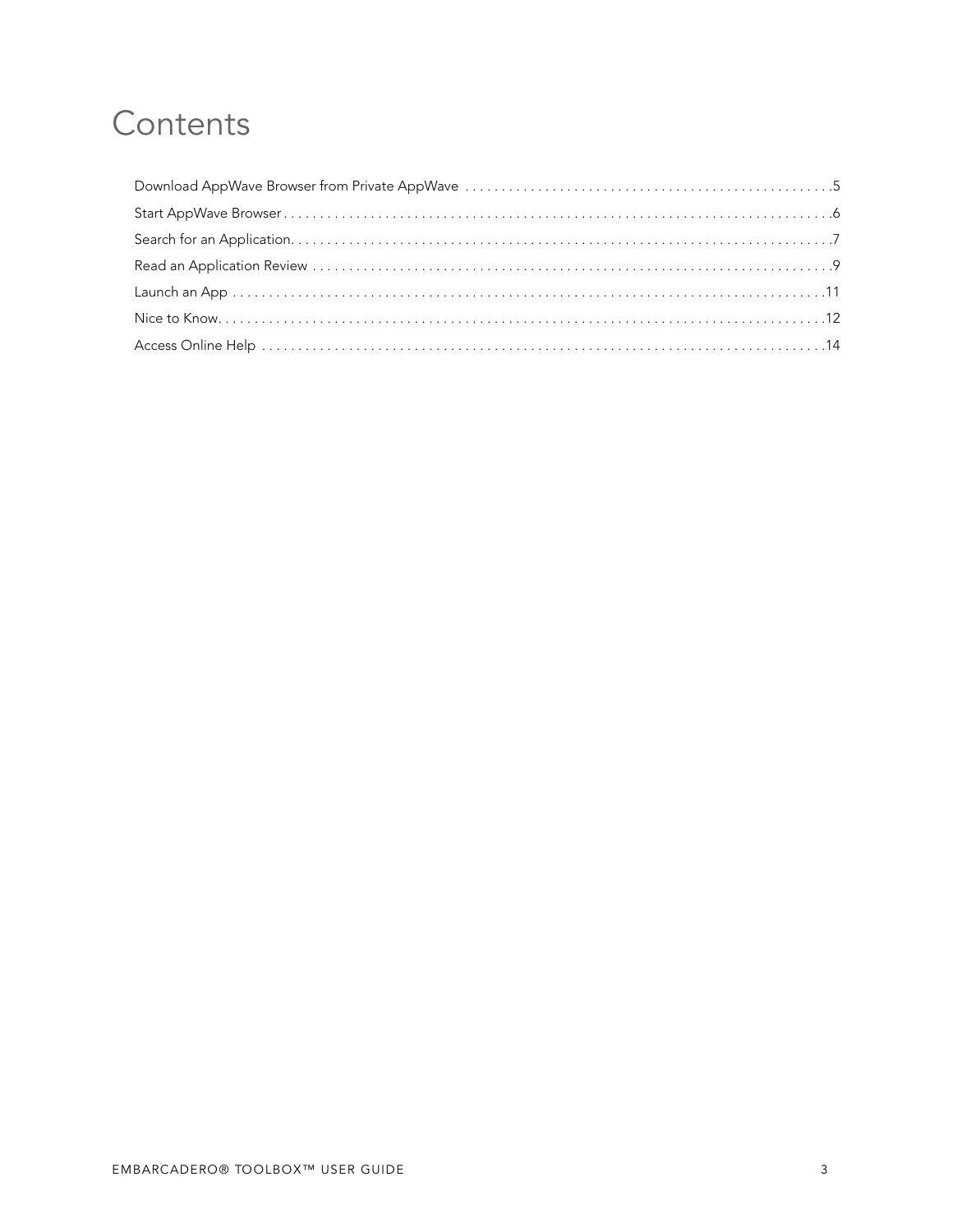CONTENTS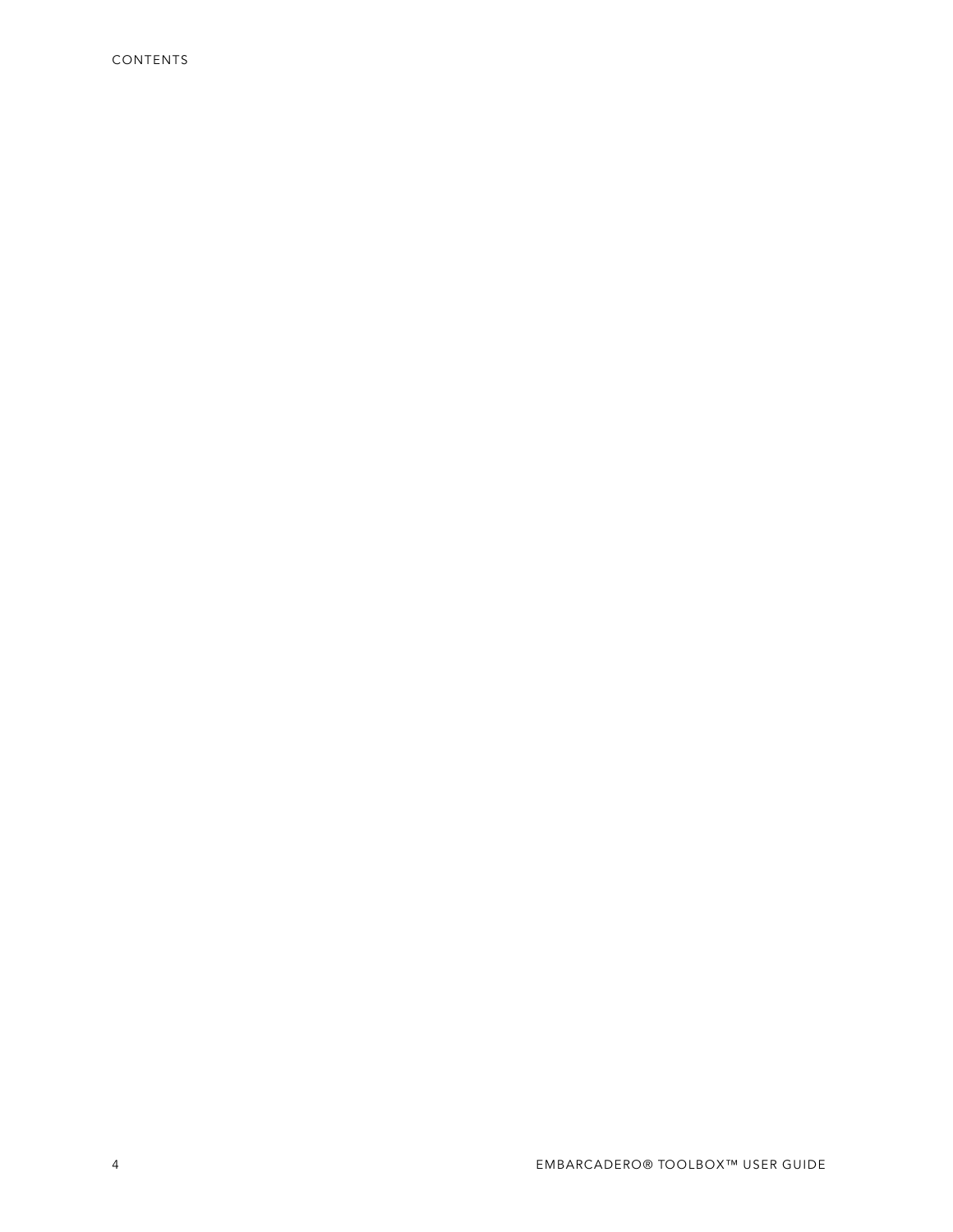# <span id="page-4-0"></span>DOWNLOAD APPWAVE BROWSER FROM PRIVATE APPWAVE

Using the AppWave Browser you can access application information and run apps on your private AppWave and on the AppWave Store.

1 From an internet browser running on the machine where you installed AppWave, connect to AppWave at:

http://localhost/aaserver

2 To install AppWave Browser, on the AppWave HOME page, click Install.



3 Save AppWave Browser to disk; the download location depends on your browser setting.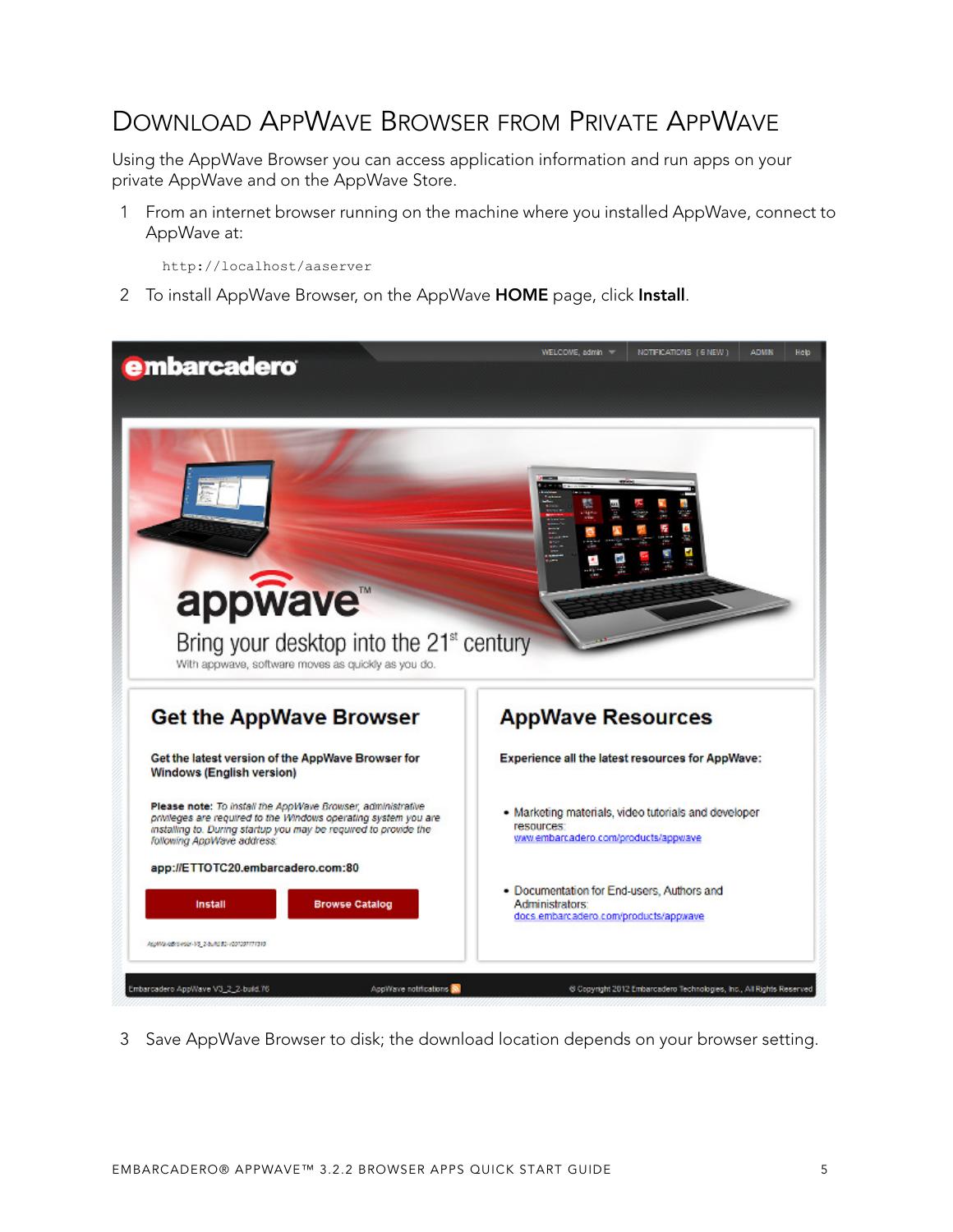# <span id="page-5-0"></span>START APPWAVE BROWSER

To launch AppWave Browser, double-click the application executable downloaded in [Download AppWave Browser from Private AppWave.](#page-4-0) Accept the End User License Agreement and AppWave Browser Launches.

NOTE: You must have Administrator privileges to install AppWave Browser. If you do not have administrator privileges, ask your administrator to install AppWave Browser for you.

You are automatically connected to the AppWave from which the AppWave Browser application was downloaded, using your Windows login credentials. If you do not already have an AppWave user account, one may be created for you with default user credentials, depending on whether the Administrator has enabled this functionality. If you cannot log in automatically, ask your AppWave administrator for your user name and password.

Depending on your user privileges, AppWave Browser may have up to three tabs available, Apps, Admin, and Studio. u



On the Apps tab you can view application details, search for and select the one you want to run. Applications are grouped into folders. Which folders of applications you see depends on permissions set for the folders in the Manage Folders section of the AppWave Console.

On the Admin tab you can manage users and groups, products, licenses and system properties. This is the same as the AppWave Console seen in your internet browser. This tab is only available to members of the Administrators group.

On the Studio tab you can master your own apps or installers to deploy on AppWave. This tab is only available to members of the Authors group.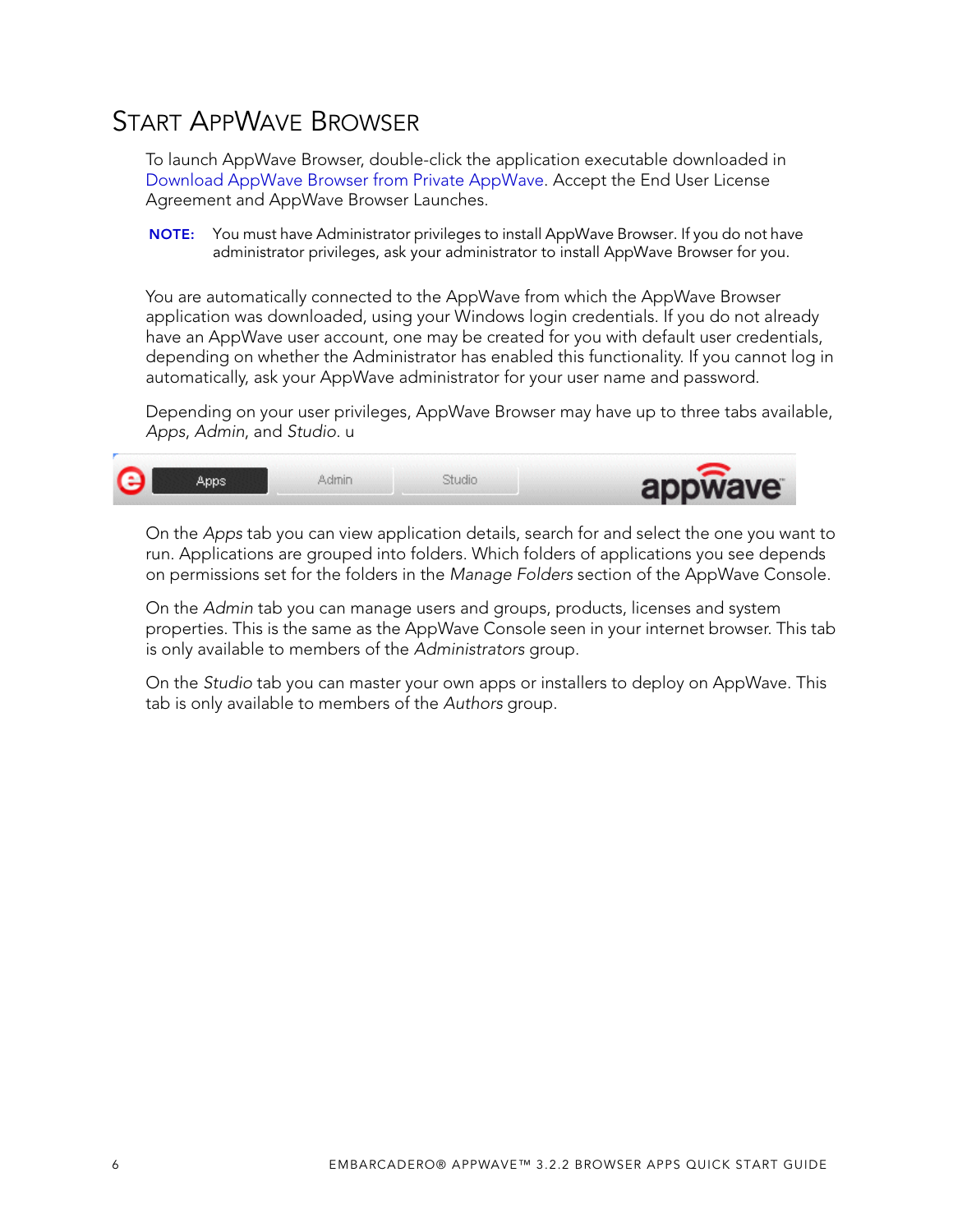#### <span id="page-6-0"></span>SEARCH FOR AN APPLICATION

1 On the Apps tab, click All-Access in the AppWave tree to see the list of applications available on AppWave.

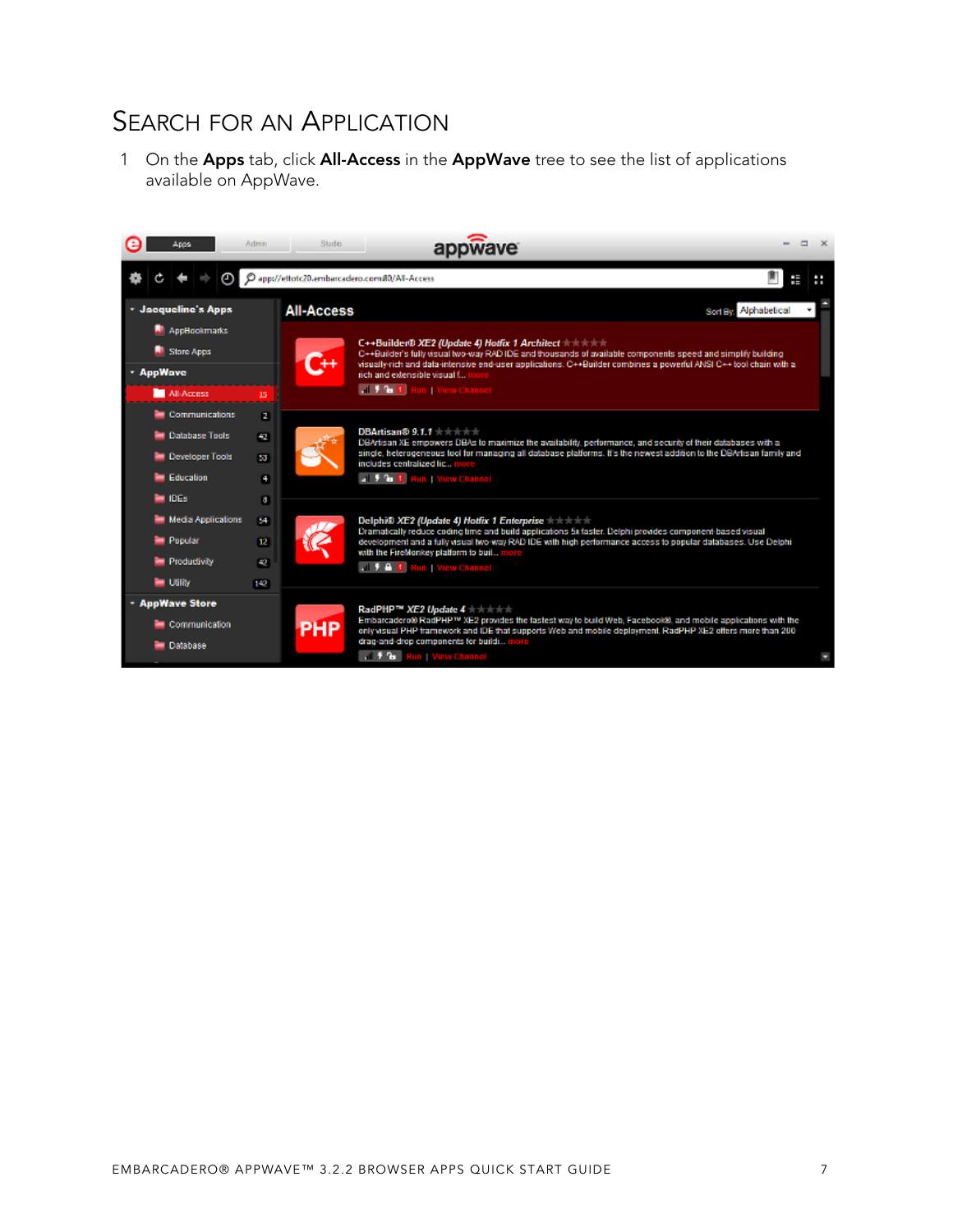2 In the search field next to the eyeglass  $[$   $]$ , enter the first few letters of the application you want to learn more about or run or a keyword you expect to see in the application name or details and then press Enter.

The application list is filtered to show only the applications that meet your search criteria.

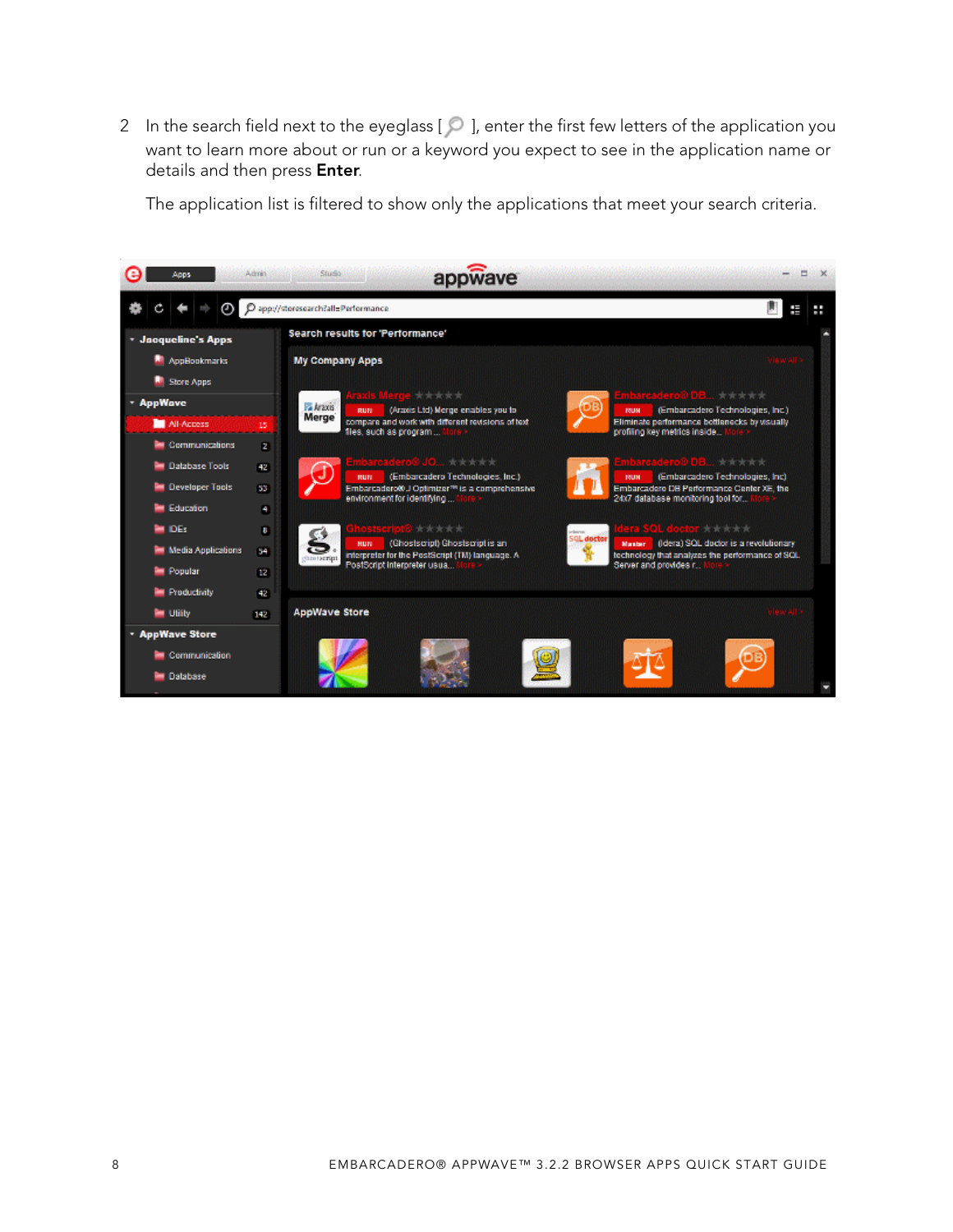#### <span id="page-8-0"></span>READ AN APPLICATION REVIEW

1 Locate and then select the product you want to read reviews about and then click More > or View Channel.

In the search results, you can click **More >** as shown below.



In the regular listing of apps in a folder, you can click View Channel.



Applications for which there are reviews will show the average rating of the App to the right of the App name; some or all of the stars will be colored.

The application channel pane appears where you can read a detailed description of the application and read, write, and rate product reviews.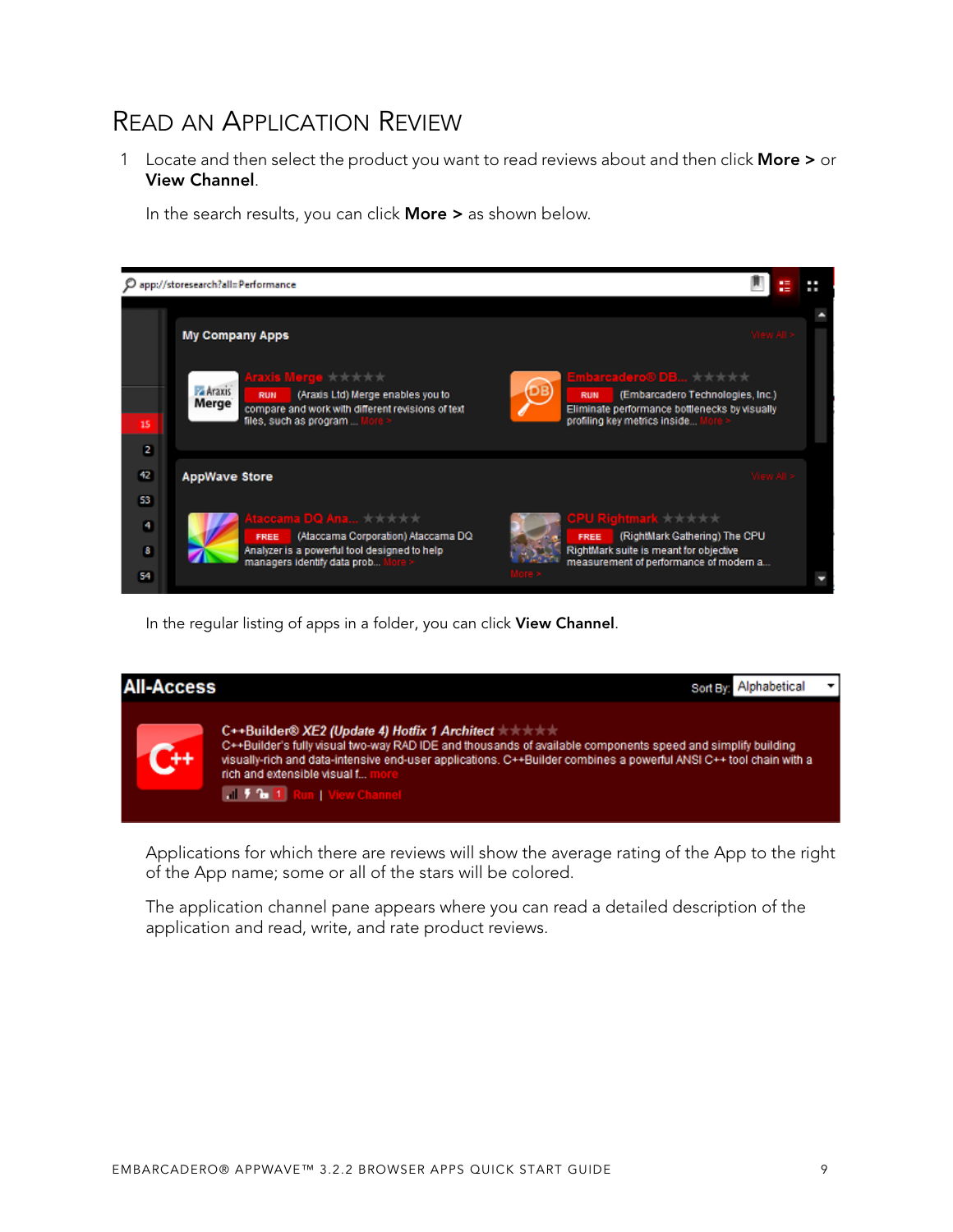

2 Click the Reviews tab and then scroll to view all the reviews.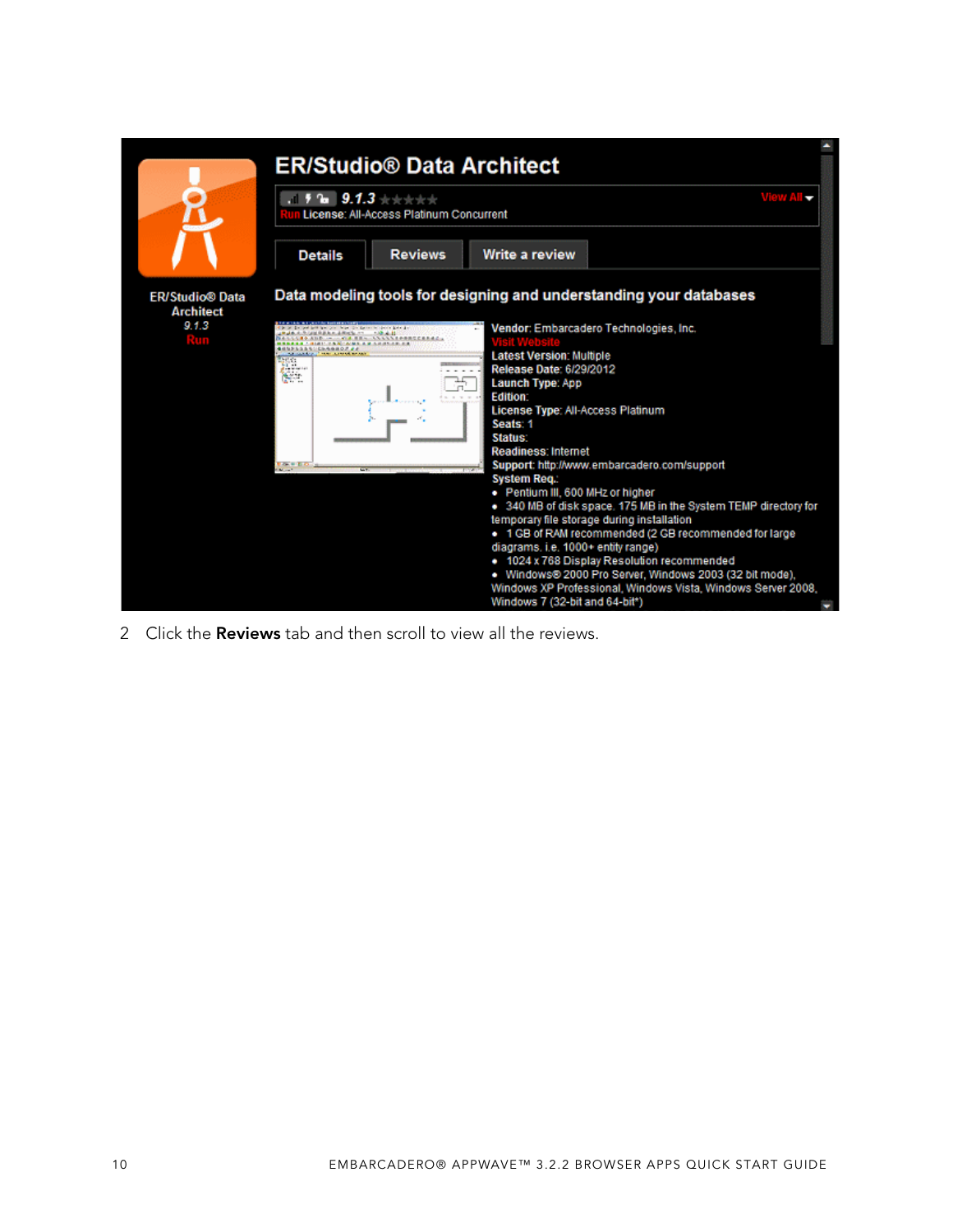

In the application details above we see that the **Average Rating** for this product is five stars.

3 To rate a review, click thumbs up  $\lceil \cdot \rceil$  to agree with the review or click thumbs down  $\lceil \cdot \rceil$  to disagree with it.

#### <span id="page-10-0"></span>LAUNCH AN APP

From the AppWave Browser you can launch any app on either your private AppWave or the AppWave Store.

- 1 In the application window, locate the app you want to run.
- 2 Click **Run** or **Free** and the launch starts. Shortly afterwards, the apps runs. It's as easy as that. The next section provides some useful information to help you understand and use AppWave Browser efficiently.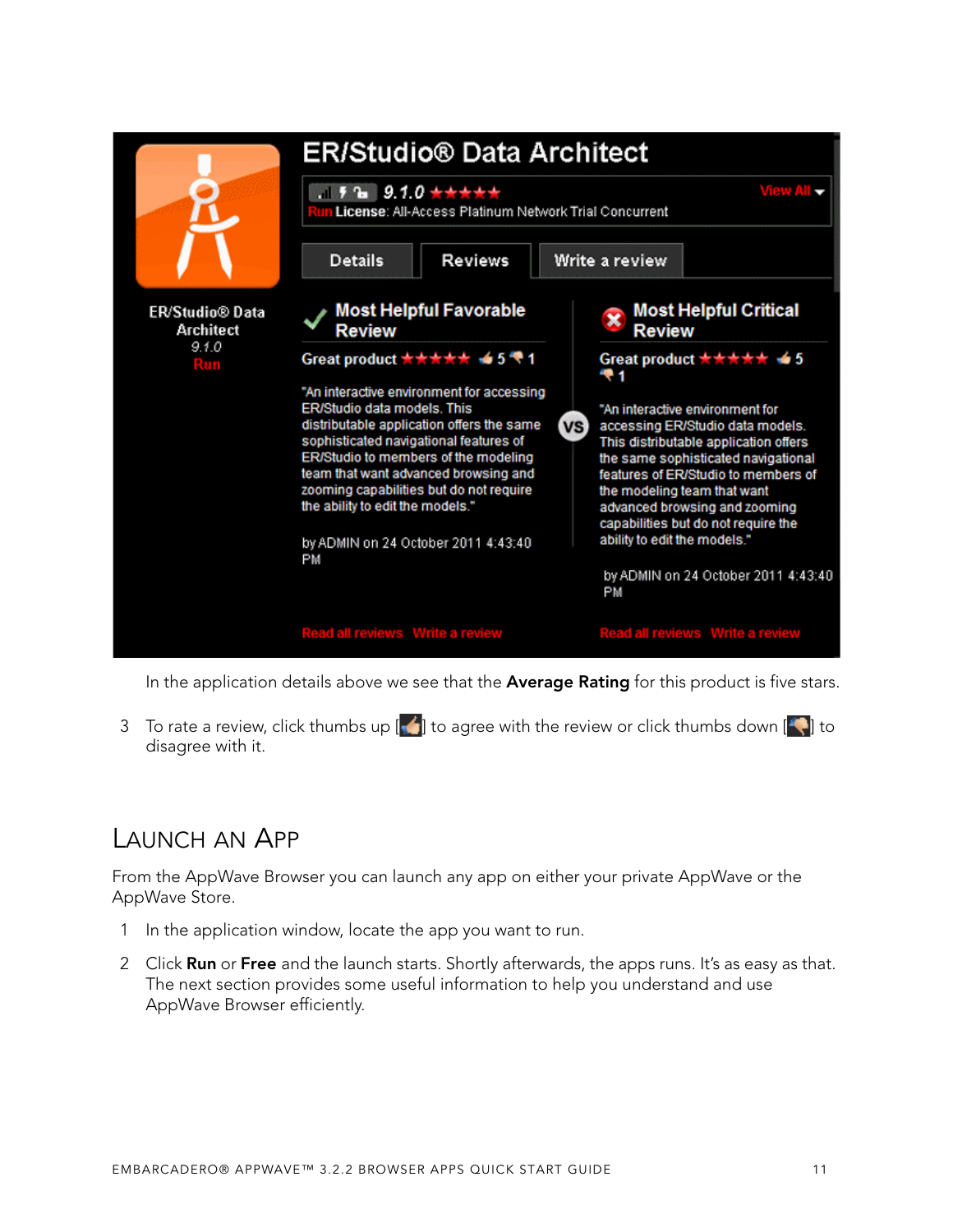# <span id="page-11-0"></span>NICE TO KNOW

If the application has not already been downloaded from the Embarcadero public AppWave to your AppWave, then the app starts downloading and when the download is finished it will start automatically.

If there is more than one version of the application, click View Channel and then click View All to view the details of the available versions and then click the Run button for the version you want to run.

For example, in the following screenshot, there are multiple versions of DB Optimizer.

If you hover your mouse over the status bars, you see the Readiness status.





Internet status indicates that the apps is available on the public Embarcadero AppWave but has not yet been cached on your private AppWave. When you click Run, the caching is initiated.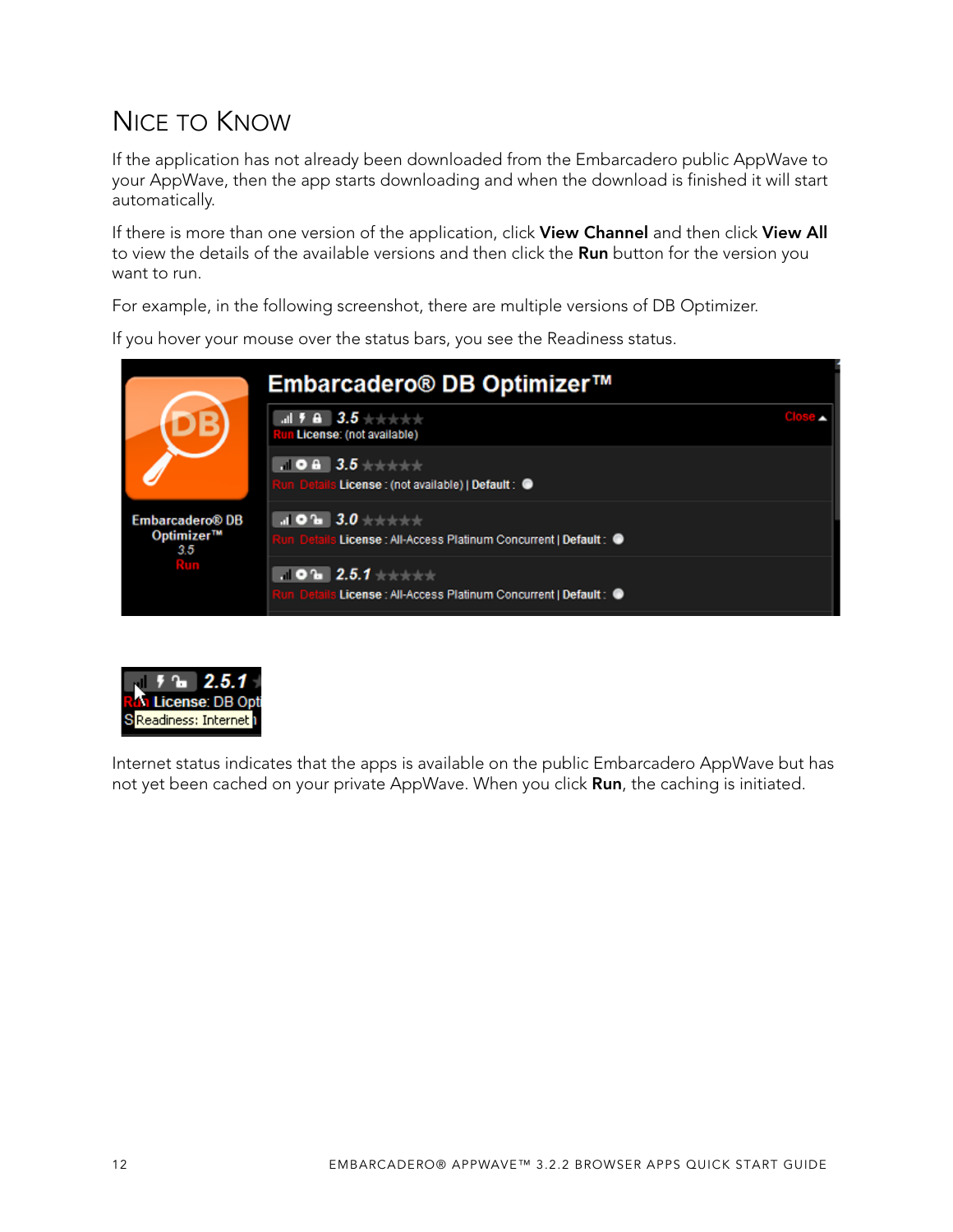The caching status shows as a green circle over of the app icon. If you hover over the icon you can see more details about the caching status.



The app starts streaming to your desktop as soon as it is available on your private AppWave.

Apps whose Readiness shows as AppWave have already been cached on your private AppWave and start streaming to your desktop immediately.



For best performance, you can right-click the app and download it to your repository.